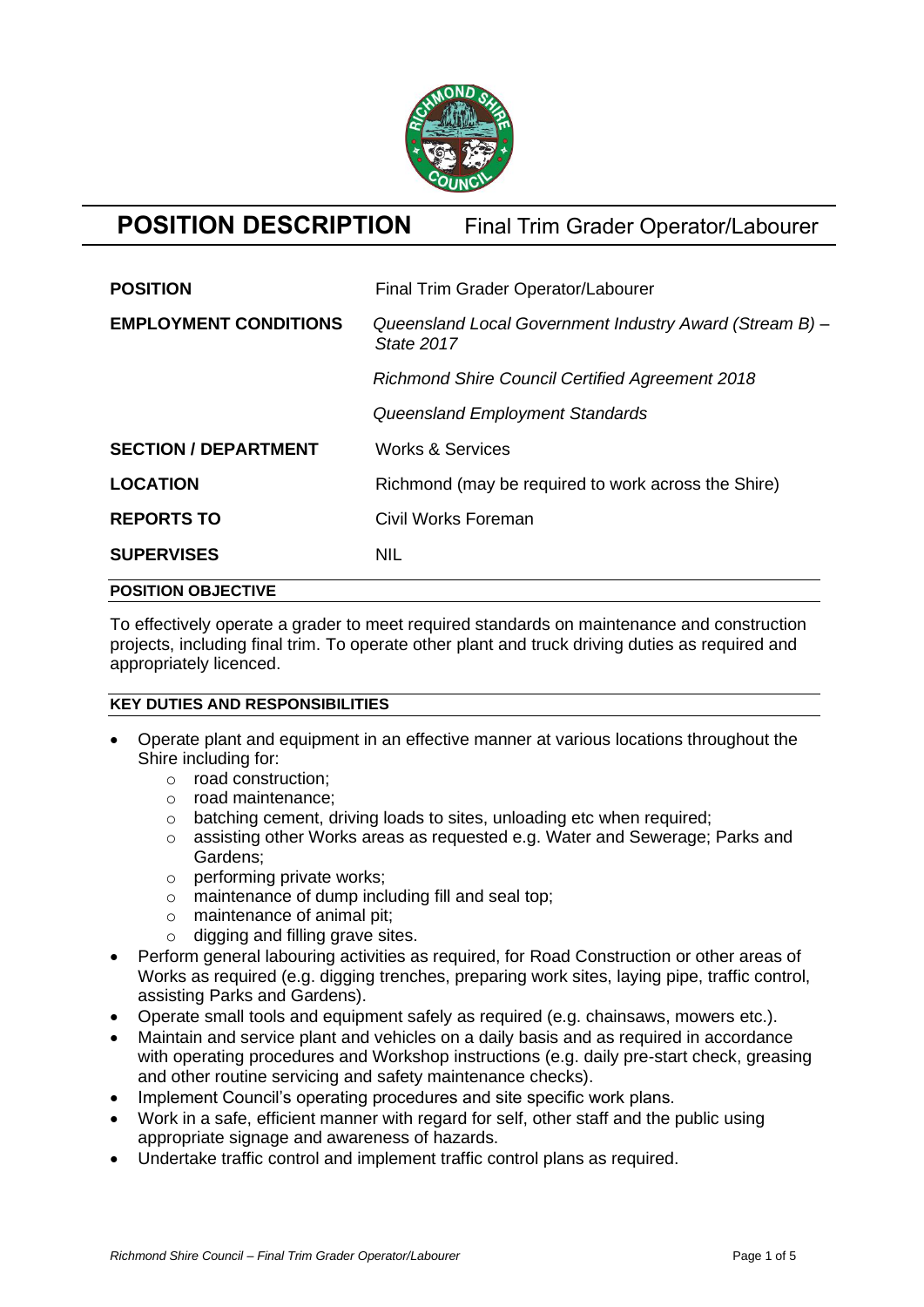- Liaise with workplace representatives and employees to continuously improve work practices and work effectively as a team.
- Assist with the coordination of Works crews in town as required.
- Report to the Works Coordinator on a regular basis regarding works progress and programming of works.
- Maintain accurate and complete records of plant and vehicle movement, repairs, maintenance, new works and component hours.
- Record daily work times and appropriate job numbers on a time sheet and other records as necessary for accounting and record purposes.

## **KEY PERFORMANCE INDICATORS**

Fundamental to our service delivery to the community the Council is committed to the values of continuous improvement, people concern, teamwork, and financial management.

- Construction and maintenance works meet required standards at all times, and are completed in a timely manner.
- Demonstrated willingness to perform labouring duties as required.
- Plant and equipment is maintained to required standards, and plant issues are brought to the attention of the Works Coordinator or Workshop promptly.
- Work is performed in a manner that ensures the safety and health of employees, contractors and the community.
- Council's instructions, Policies and Procedures are followed.
- Clear communication is achieved with work crews for safe and efficient completion of service requests and private works.

# **SKILLS, KNOWLEDGE, ABILITIES & EXPERIENCE**

#### *Essential*:

- Demonstrated competency in operating a grader.
- Demonstrated experience with final trim operations and the ability to trim to tolerances of +/- 15mm.
- Demonstrated ability to operate to straight edge deviation tolerances of +/- 8mm
- Demonstrated experience in driving graders on maintenance/construction work.
- Demonstrated experience in performing general labouring duties.
- Demonstrated ability to conduct safety and routine mechanical checks in accordance with regular service and the Workshop's guidelines.
- Demonstrated knowledge of safe plant operation techniques.
- Sound literacy, numeracy and oral communication skills.
- Ability to work in a co-operative manner with others in a team environment and be part of that team to resolve problems.
- Sound level of time management and organisational skills.
- Demonstrated ability to deal with the public courteously and efficiently.

#### **QUALIFICATIONS**

#### *Essential:*

- National White Card or Queensland Blue Card (Construction Induction Certification).
- Grader Ticket/Licence
- Current Drivers Licence Class C or above

#### *Desirable:*

- Other plant licences/tickets
- Truck Licence HR or above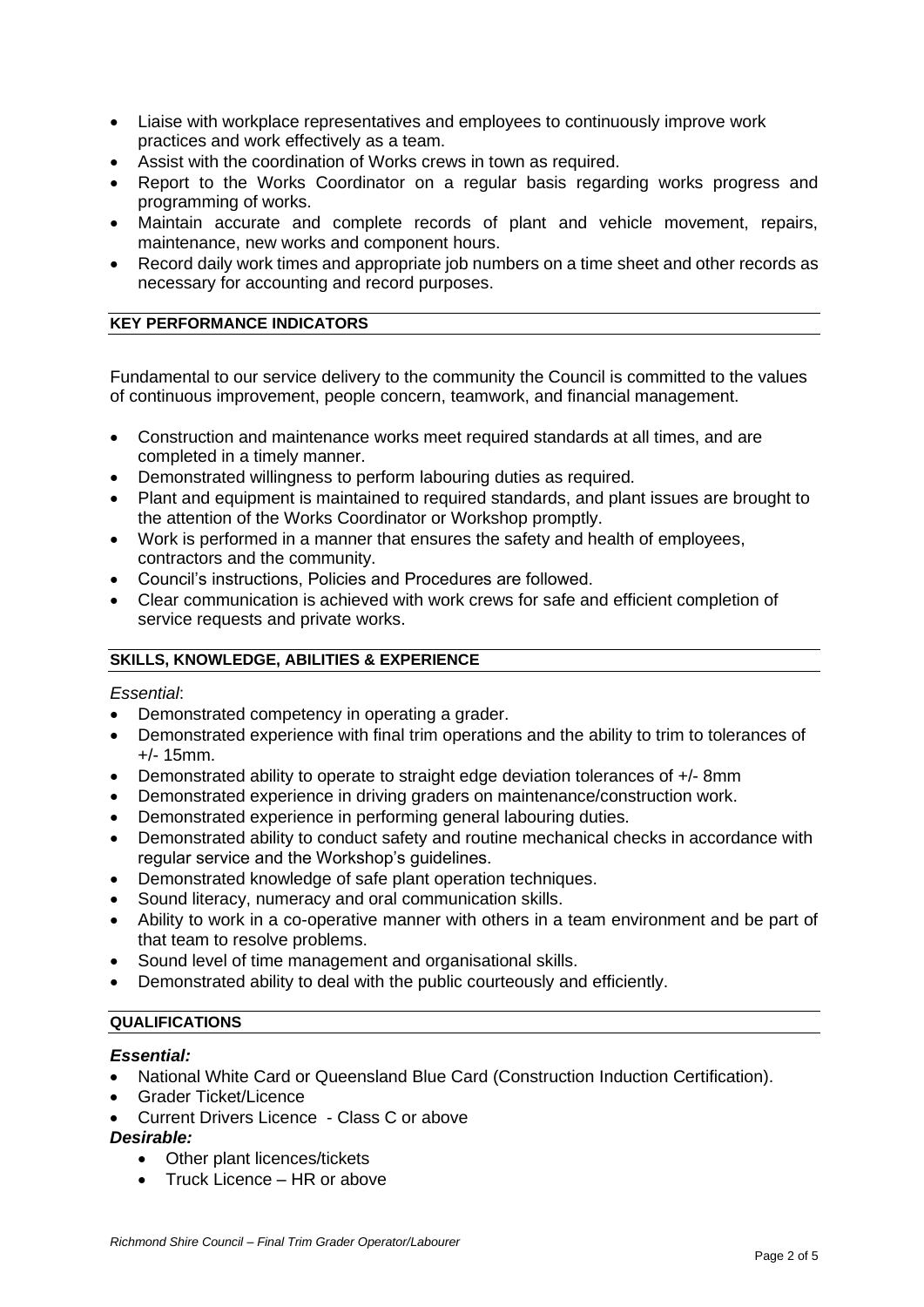## **OTHER REQUIREMENTS AND CONDITIONS**

• Working in the heat, standing for extended periods and performing repetitive manual handling, twisting, turning and bending are requirements of this position.

#### **PERFORMANCE STANDARDS**

- Appropriate and consistent application of local laws and legislation
- **Effective liaison with customers, colleagues and stakeholders**
- All assigned tasks are completed professionally and within specified timeframes, and to required standards
- High level of participation, commitment to and concern for both the immediate team and corporate team, including willingness to follow directions, assist others, and be punctual and reliable in attendance
- High level of commitment to continual improvement of Council's policies and processes
- High level of commitment to continual improvement of personal work performance
- Effective, efficient and economical management of public resources
- **Effective record-keeping, including for invoicing**
- Effective use of judgement and initiative
- Council's Policies and Procedures and relevant legislation are adhered to
- Other targets as outlined in the Performance Review are achieved

#### **DELEGATED AUTHORITY**

▪ NIL

# **WORKPLACE HEALTH AND SAFETY RESPONSIBILITIES**

All workers have a duty to familiarise themselves with and comply with statutory and Richmond Shire Council Workplace Health and Safety (WHS) requirements, including the WHS Management System, and WHS policies, procedures and work instructions.

In fulfilling this duty, workers are to:

- Take reasonable care for their own health and safety
- Take reasonable care that their acts or omissions do not adversely affect the health and safety of other persons
- Cooperate with all reasonable instructions, policies and procedures of Council, and follow safe work practices
- Identify hazards, conduct risk assessments, and take corrective actions to eliminate hazards where possible in the workplace, and/or report hazards and risks promptly to their Supervisor
- **Establish and maintain a high standard of housekeeping and cleanliness within individual** work areas and on Council property generally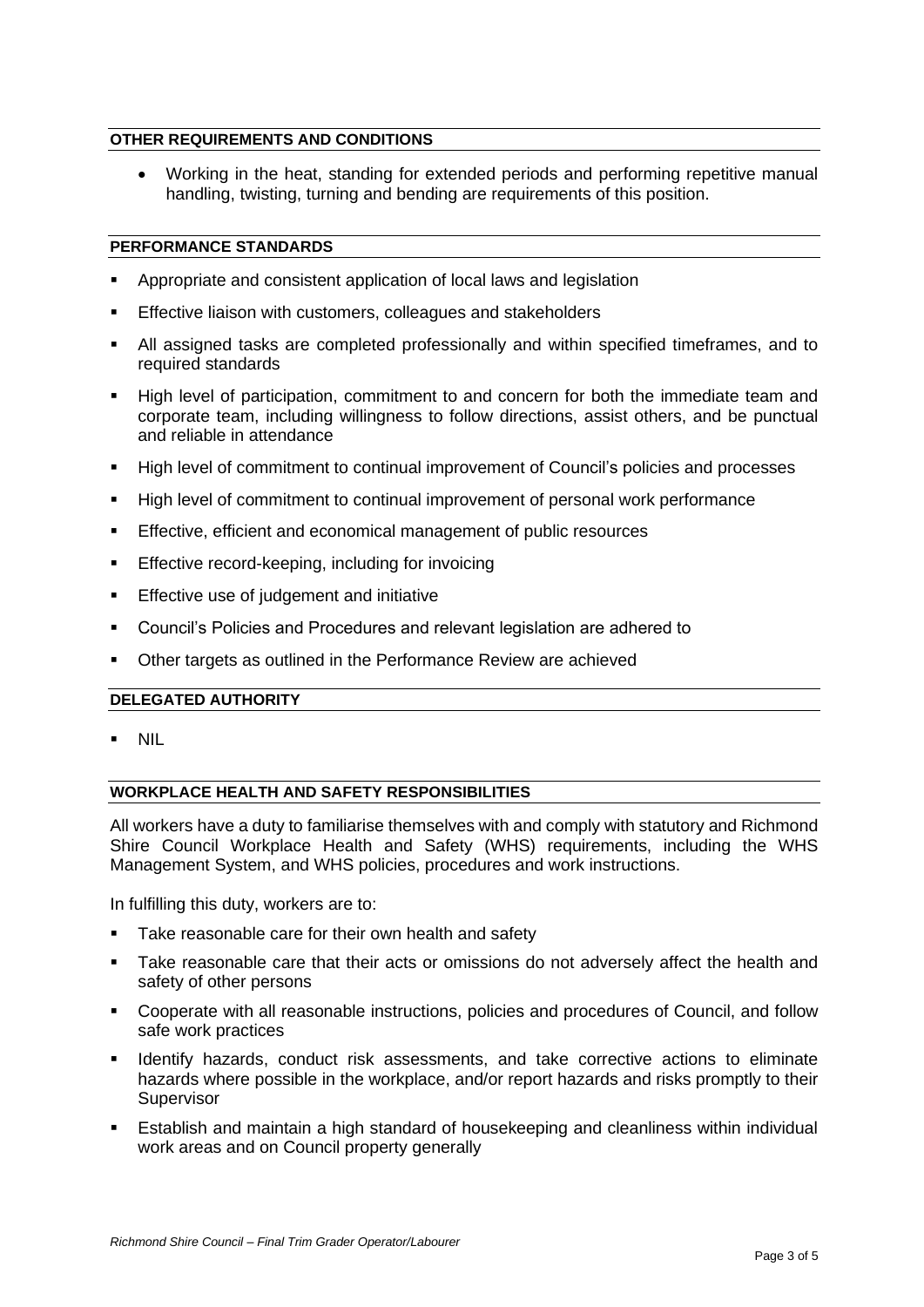- Report promptly to their Supervisor and assist with the investigation of all incidents within the workplace, including minor injuries, near-miss incidents and property damage.
- **•** Report any incidents of bullying and/or harassment in the workplace promptly to their Supervisor or higher management
- Attend Toolbox talks, daily pre-start meetings and workplace health and safety training as required
- Correctly use and maintain tools, equipment and vehicles/plant
- Report any worn out or defective tools or equipment or problems regarding tools and equipment promptly to their Supervisor
- Correctly use and maintain all personal protective clothing and equipment supplied by Council
- **Report any worn out or defective equipment or problems regarding Personal Protective** Equipment promptly to their Supervisor
- Operate equipment and machinery with guards and safety controls operating and in place at all times
- Report promptly to their Supervisor if the employee does not have appropriate ticketing, licensing or training to undertake any designated task
- Report all problems with plant and equipment promptly to their Supervisor
- Report all problems with manual tasks, including signs of discomfort, promptly to their **Supervisor**
- Be familiar with the location of first aid kits, fire safety equipment, evacuation procedures, assembly points and key WHS personnel (e.g. Health and Safety Representatives, Fire Wardens, First Aid Officers)
- **EXECT** Participate in workplace health and safety activities such as inspections, investigations, evacuation drills, meetings and risk assessments as required from time to time
- Report promptly to their Supervisor any physical or psychological conditions that may affect their ability to safely perform their duties
- Assist in the return to work process for themselves or any work colleagues following injury
- Do not misuse or interfere with anything which is provided in the interests of workplace health and safety
- Participate in workplace health and safety consultation meetings to discuss workplace safety in the department, in accordance with the *Consultation, Cooperation and Coordination Code of Practice 2011*.

# **INTELLECTUAL PROPERTY**

Any literary work, computer program, invention, design, patent, copyright, trademark, photograph, diagrams, image, improvement or idea discovered, developed or produced by the employee in the course of employment is the sole property of Council and Council shall unless otherwise agreed have the exclusive right to use, adapt, patent and otherwise register it.

The employee following discovery, development or production of any literary work, computer program, invention, design, patent, copyright, trademark, photography, diagram, image, improvement or idea, shall immediately report it to Council to enable Council to ascertain whether it was discovered, developed or produced wholly outside and wholly unconnected with the course of employment.